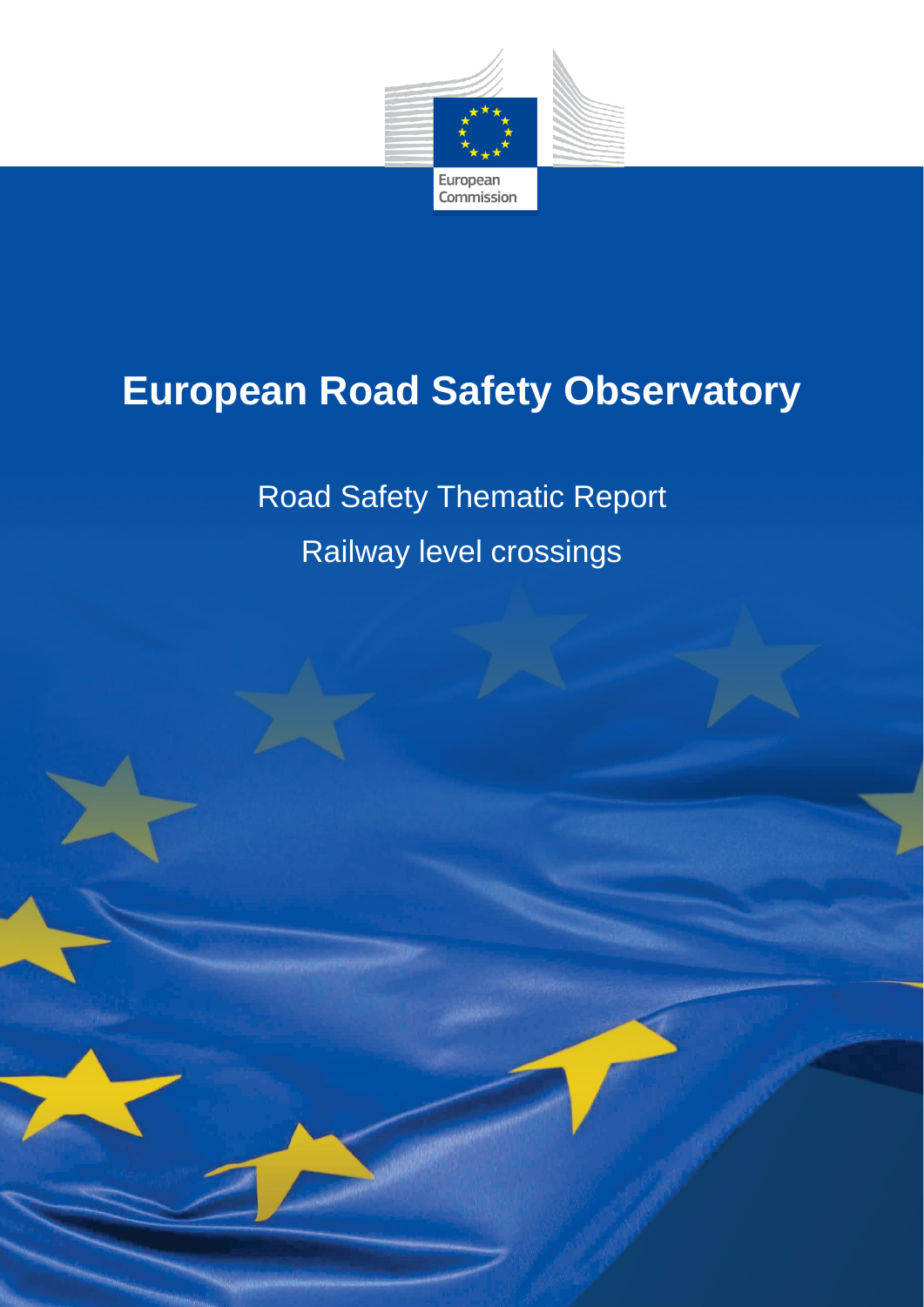This document is part of a series of 20 thematic reports on road safety. The purpose is to give road safety practitioners an overview of the most important research questions and results on the topic in question. The level of detail is intermediate, with more detailed papers or reports suggested for further reading. Each report has a 1-page summary.

| Contract    | This document has been prepared in the framework of the EC Service Contract<br>MOVE/C2/SER/2019-100/SI2.822066 with Vias institute (BE) and SWOV Institute<br>for Road Safety Research (NL).                                                                                                                      |
|-------------|-------------------------------------------------------------------------------------------------------------------------------------------------------------------------------------------------------------------------------------------------------------------------------------------------------------------|
| Version     | Version 1.1, January 2021                                                                                                                                                                                                                                                                                         |
| Author      | Kas Kamphuis (SWOV)                                                                                                                                                                                                                                                                                               |
|             | Internal review Philip Temmerman (Vias institute)                                                                                                                                                                                                                                                                 |
|             | External review Tim De Ceunynck (Independent road safety expert)                                                                                                                                                                                                                                                  |
| Editor      | Heike Martensen (Vias institute)                                                                                                                                                                                                                                                                                  |
| Referencing | Reproduction of this document is allowed with due acknowledgement. Please<br>refer to the document as follows:<br>European Commission (2021) Road safety thematic report - Railway level cross-<br>ings. European Road Safety Observatory. Brussels, European Commission, Direc-<br>torate General for Transport. |
| Source      | The document is based on and partly cites SWOV fact sheet Railway level cross-<br>ings of December 2020: https://www.swov.nl/en/facts-figures.                                                                                                                                                                    |

#### **Disclaimer**

Whilst every effort has been made to ensure that the material presented in this document is relevant, accurate and up-to-date, the (sub)contractors cannot accept any liability for any error or omission, or reliance on part or all of the content in another context.

Any information and views set out in this document are those of the author(s) and do not necessarily reflect the official opinion of the European Commission. The Commission does not guarantee the accuracy of the data included in this study. Neither the Commission nor any person acting on the Commission's behalf may be held responsible for the use that may be made of the information contained herein.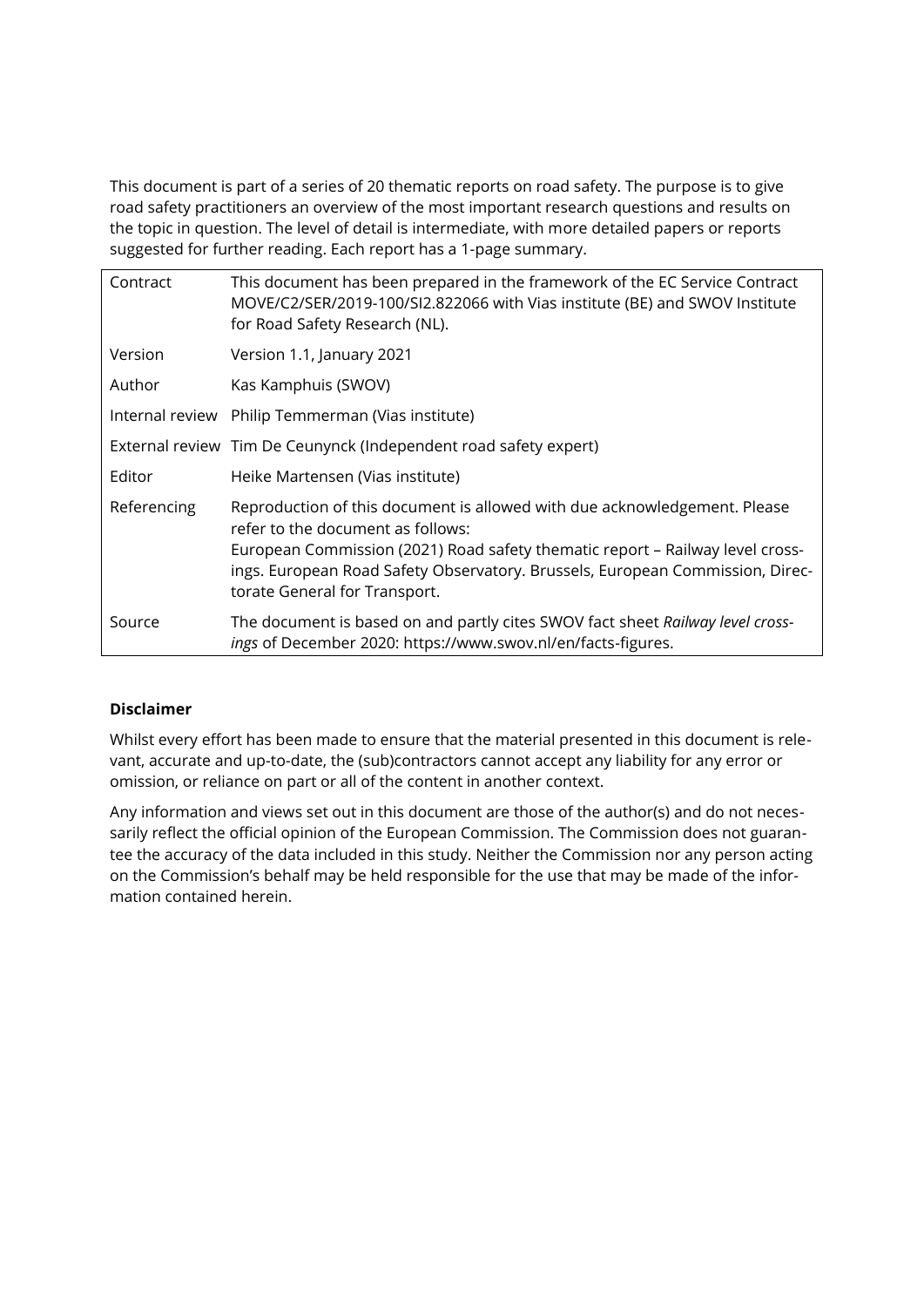

| 1            |                                                                                     |                         |
|--------------|-------------------------------------------------------------------------------------|-------------------------|
| $\mathbf{2}$ |                                                                                     | $\overline{\mathbf{3}}$ |
| 3            | What do level crossings look like and how are they                                  | 4                       |
| 4            |                                                                                     |                         |
| 5            |                                                                                     |                         |
|              |                                                                                     |                         |
|              |                                                                                     |                         |
|              |                                                                                     |                         |
|              |                                                                                     |                         |
|              | 5.3.2 Getting stuck on the pathway of the train________________________________7    |                         |
|              |                                                                                     |                         |
|              |                                                                                     |                         |
| 6            | Rules and legislation to prevent LC crashes _______________________8                |                         |
| 7            |                                                                                     |                         |
|              |                                                                                     |                         |
|              |                                                                                     |                         |
|              |                                                                                     |                         |
|              |                                                                                     | 10                      |
|              | 7.4.1 Cooperative Intelligent Transport Systems_________________________________ 10 |                         |
|              |                                                                                     |                         |
|              |                                                                                     |                         |
| 8            |                                                                                     | 12                      |
| 9            |                                                                                     | 12                      |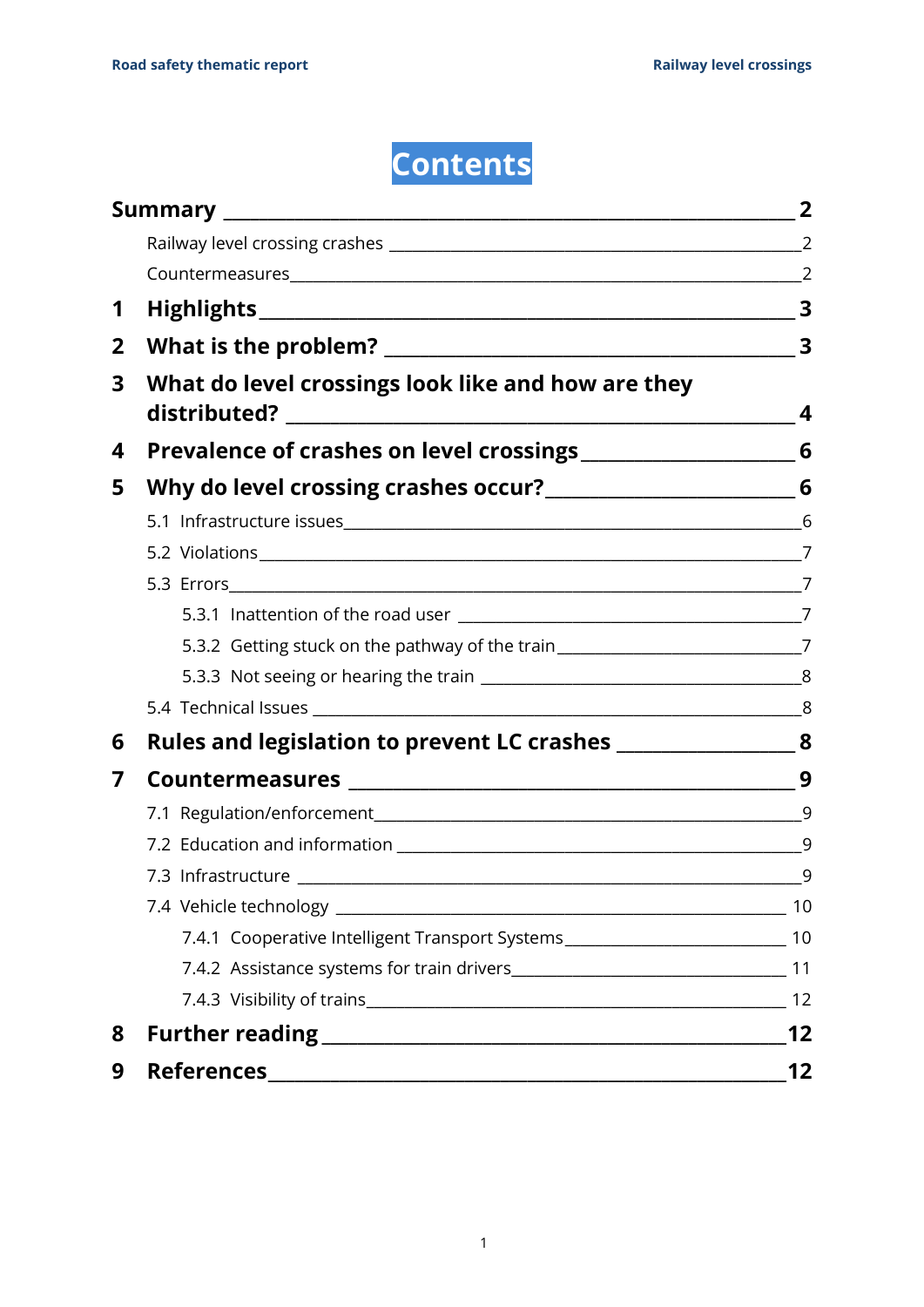## <span id="page-3-0"></span>**Summary**

### <span id="page-3-1"></span>**Railway level crossing crashes**

Fatalities resulting from level crossing (LC) crashes make up for a small percentage (1%) of all road-related fatalities but a large percentage (~30%) of railway-related fatalities. This makes level crossing crashes the second largest cause of death in railway fatalities. In the EU, almost 300 people die annually due to crashes on level crossings. Level crossing crashes often lead to serious or even fatal injuries on the part of level crossing users because the train is heavy, travels fast and has no means of evading them. Even though the number of crashes and the resulting casualties have annually decreased by 3% and 4% respectively, there is room for improvement.

There are two general types of level crossings: passive and active. Passive level crossings are often only equipped with warning signs, a St. Andrews cross and road markings. On these crossings, it is for the road user to determine when it is safe to cross. Active level crossings are, in addition, equipped with barriers and warning systems such as flashing lights and sounds.

In a safe system, countermeasures should prevent human error from leading to serious crashes. The fact that human behaviour plays a key role proves that the efficiency of these measures needs to be improved – this is particularly the case on passive level crossings where there are no barriers to physically prevent road users from entering the LC when a train passes. On active LC, the crash is often the result of road users trying to cross while the barriers are already closing. Some other reasons for crashes are: lack of warning lights or poor visibility of trains, crossing designs leading to stopping or stranded road vehicles, or the failure to convey the danger of the level crossing to road users. In 2016, 60 % of all LC crashes in EU-28 countries took place on active LCs. In most level crossing crashes, passenger cars are involved (45%), followed by pedestrians (22%) and heavy vehicles (20%).

### <span id="page-3-2"></span>**Countermeasures**

For passive crossings, blinking lights to the sides of LCs and an array of speed bumps combined with flashing posts in front of the LC can prevent road users from overlooking the LC. In-vehicle devices can warn drivers that they are nearing a LC. Blinking lights to the front of the train make it more conspicuous to road users.

For active crossings, sound warning systems, reduced waiting times at LCs and red light cameras can reduce illegal crossing. "Blocking back" signs can warn road users not to remain on the LC when confronted with a traffic jam on the opposite side of the LC. Camera observation also has the potential to reduce illegal crossing behaviour of pedestrians.

Object detection can be used to detect and warn the train driver about vehicles/persons still on the LC.

Campaigns might help to raise awareness about the dangers of LCs among road users.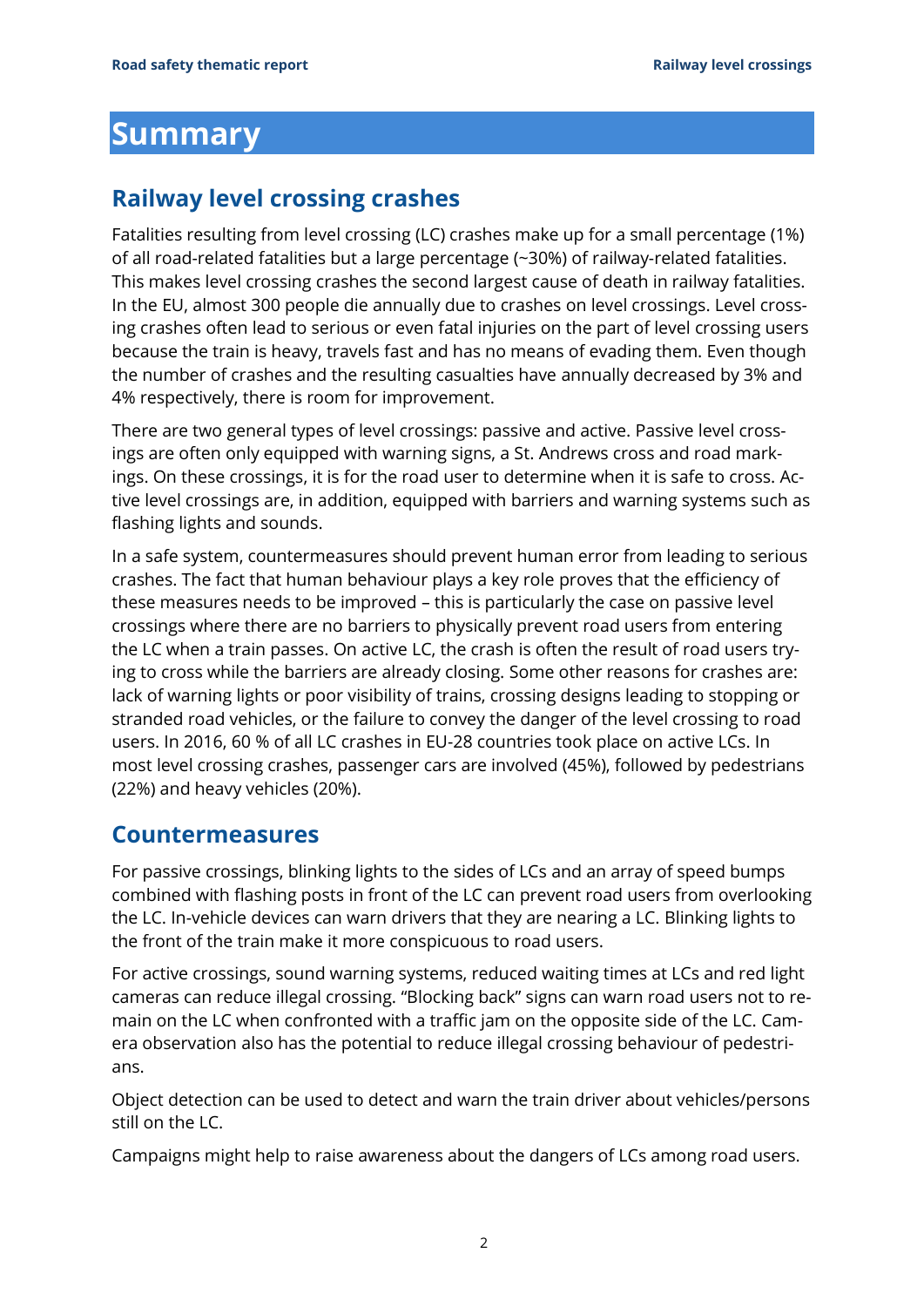## <span id="page-4-0"></span>**1 Highlights**

- In 2018, 29% of all railway-related deaths in the EU were caused by crashes on level crossings (Eurostat, 2020).
- Almost 300 people die annually as a result of a level crossing crash in the EU (ERA, 2020)
- In 2016, 60% of all LC crashes in EU-28 countries took place on active LCs. In most level crossing crashes, passenger cars are involved (45%), followed by pedestrians (22%) and heavy vehicles (20%).

## <span id="page-4-1"></span>**2 What is the problem?**

A level crossing (LC) is an intersection between a railway line and a road, where the train always has priority. Trains, due to their high travelling speed, are unable to stop in time in case a road user crosses when the train nears the LC. The result of a collision is often fatal for the crash opponent due to the speed and weight of the train. In 2018, 29% of all railway-related deaths in the EU were due to crashes on level crossings (Eurostat, 2020).

In Figure 1, an overview of significant LC crashes<sup>1</sup> and the resulting serious injuries and fatalities at LCs from 2010 – 2018 is presented. The results show that the number of crashes and casualties, on average, decreased from 2010 to 2018, an annual reduction of 3% for crashes and 4% for fatalities (ERA, 2020).



Figure 1. Level crossing crashes and resulting casualties (EU-28, 2010-2018) as reported by National Safety Authorities. Source: ERA, 2020.

<sup>&</sup>lt;sup>1</sup> Crashes in which: 1) a person is seriously injured or killed, 2) the total damage exceeds €150,000,- or 3) leads to a delay of 6 hours or longer on the main railway track.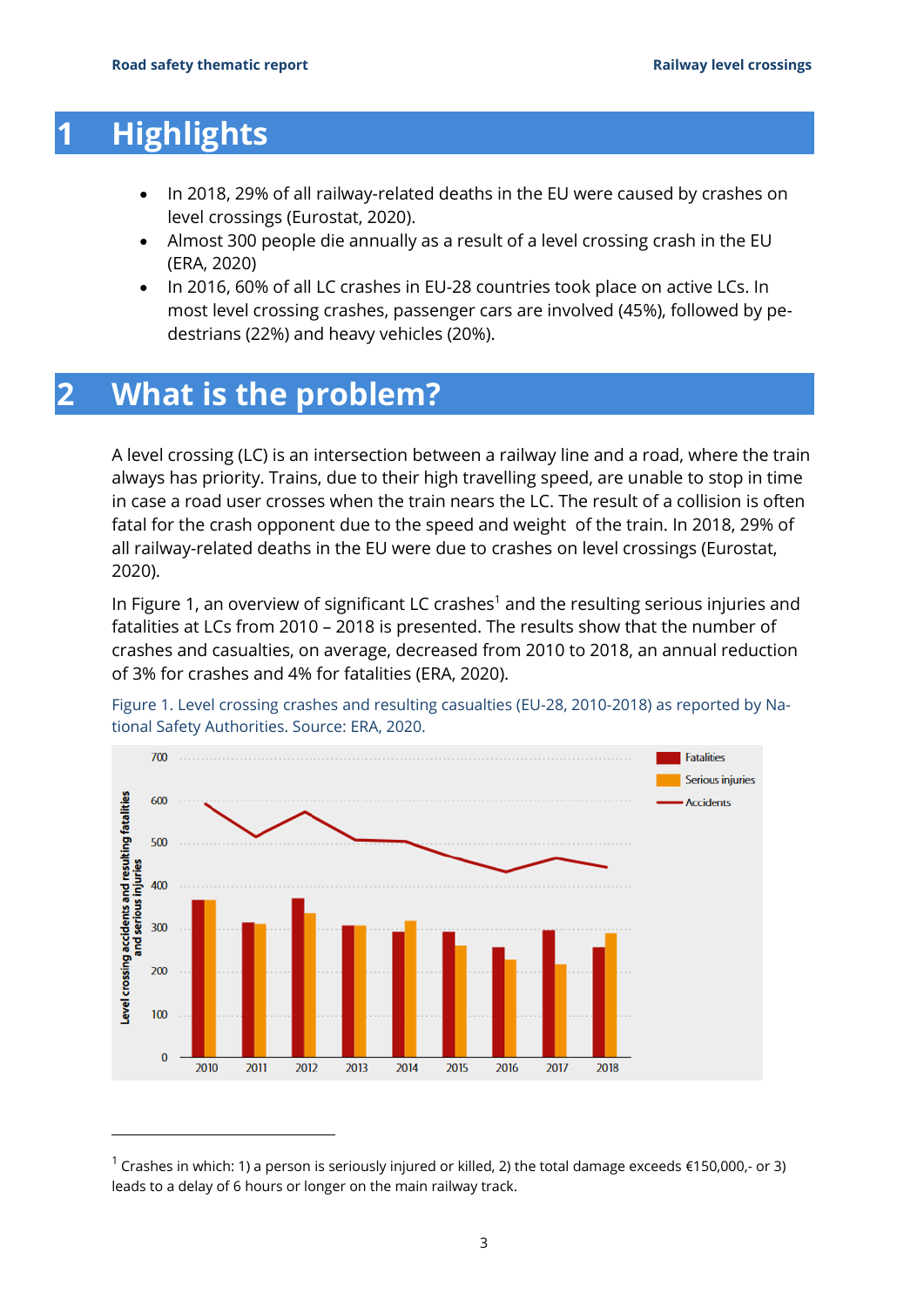LC crashes in the EU mostly involve passenger cars (45%), followed by pedestrians (22%) and heavy vehicles (20%) – see Figure 2 (Watson, Ali & Bayatti, 2020). Despite the fact that the number of crashes at LCs is relatively low, their severity is often high compared to other crashes in terms of injury level, total damage and time loss.





## <span id="page-5-0"></span>**3 What do level crossings look like and how are they distributed?**

Level crossings are divided into active and passive level crossings. Passive LCs are often only equipped with warning signs such as a "STOP"-sign, a St. Andrew's cross and road markings. Active LCs, in addition, are equipped with barriers, which prevent the road user from crossing when a train is approaching, and warning systems such as flashing lights and sounds (Watson, Ali & Bayyati, 2015) (see Figure 3).

Figure 3. Left: example of a passive LC with a St. Andrew's cross and warning signs. The warning signs state: "watch out for the train". Right: example of an active LC equipped with a St. Andrew's cross, warning signs, light/sound warnings and halfway barriers. The warning signs state: "wait for the lights to go out, another train might pass".

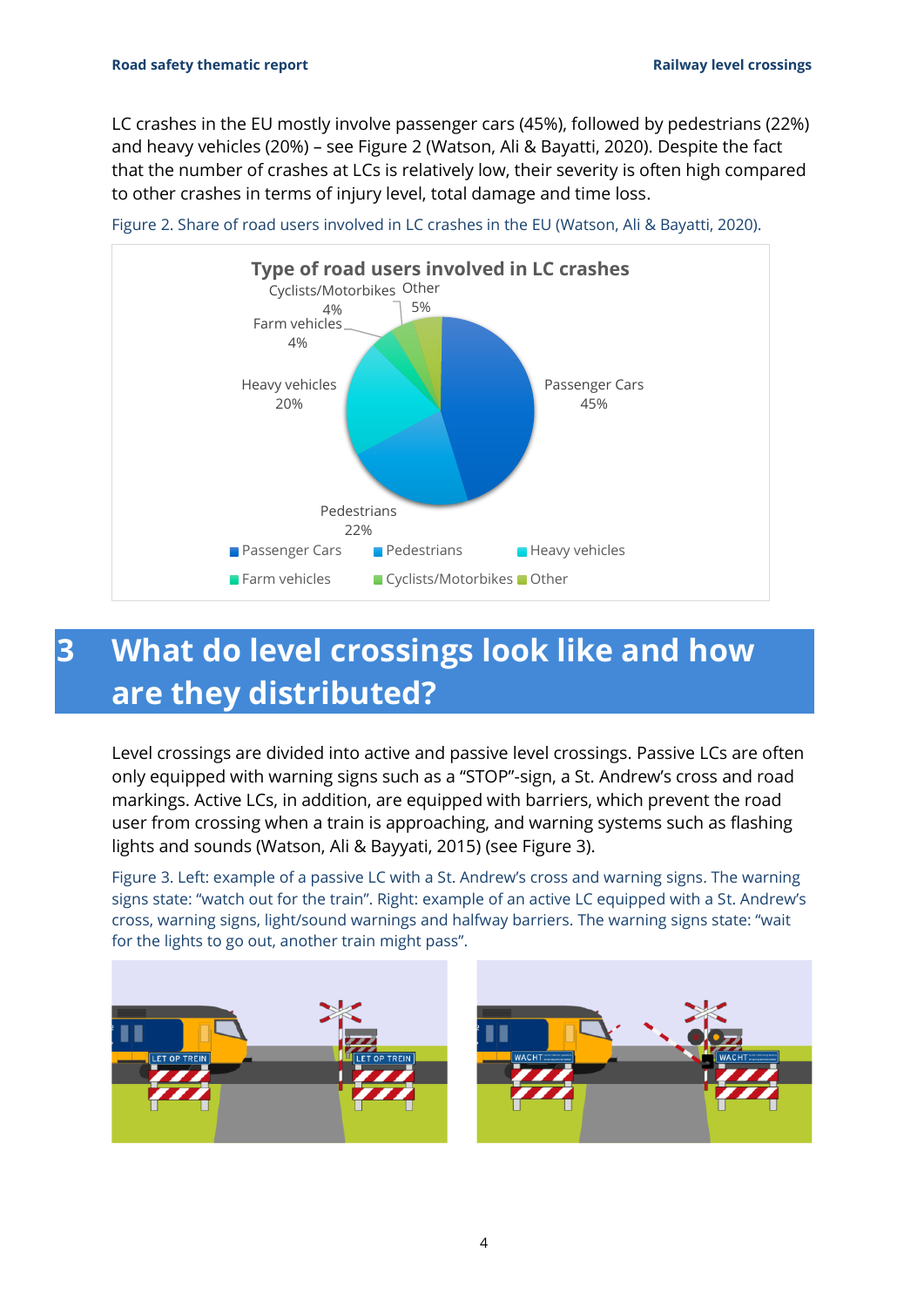At the moment there are about 105.000 level crossings in the EU-28 countries<sup>2</sup>, 49% of these LCs are passive (ERA, 2020). The distribution of passive and active level crossings in the EU-28 countries is presented in Figure 4.

The Active level crossings in Figure 4 are classified as: (EU directive 2014/88)

- 1. Manual: a level crossing where user-side protection or warning is manually activated by a railway employee.
- 2. Automatic with user-side warning: a level crossing where user-side protection is activated by the approaching train. Automatic with user-side protection: a level crossing where user-side protection is activated by the approaching train.
- 3. Rail-side protected: a level crossing where a signal or other train protection system permits a train to proceed once the level crossing is fully user-side protected and is free from incursion.

Large differences in the distribution of LCs can be seen between countries, Switzerland having the smallest share of passive LCs (~10 %) and Norway having the largest share (~85%). The most common type of active LC is user-side protected with barriers and flashing lights (45%).



Figure 4. Level crossings per type of protection per country as reported by National Safety Authorities. Source: ERA, 2020.

<sup>&</sup>lt;sup>2</sup> Austria, Belgium, Bulgaria, Croatia, Republic of Cyprus, Czech Republic, Denmark, Estonia, Finland, France, Germany, Greece, Hungary, Ireland, Italy, Latvia, Lithuania, Luxembourg, Malta, Netherlands, Poland, Portugal, Romania, Slovakia, Slovenia, Spain and Sweden.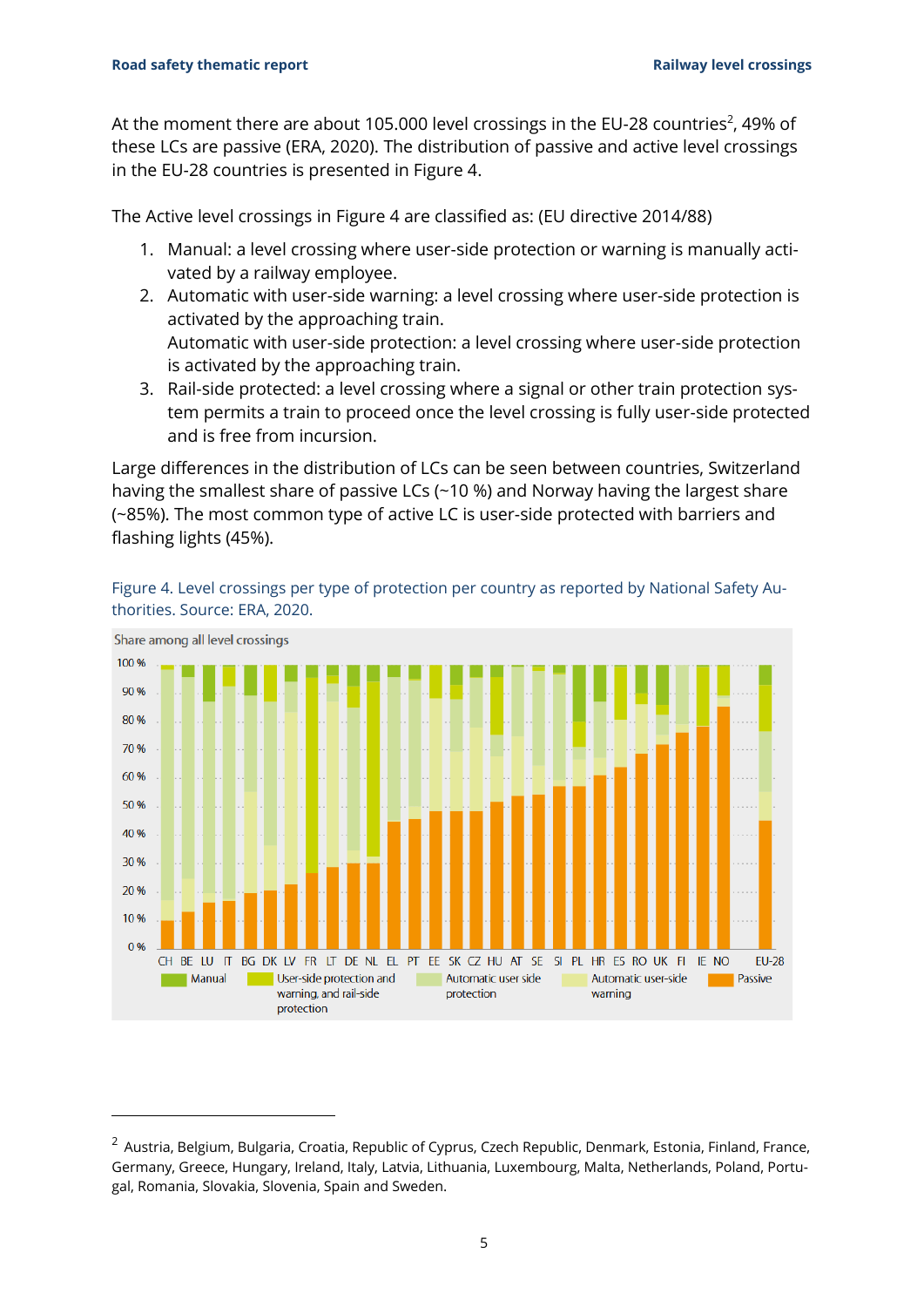## <span id="page-7-0"></span>**4 Prevalence of crashes on level crossings**

Crashes on LCs account for a limited proportion of road crashes and make up 'only' around 1% of all road fatalities (European Commission, 2020a). LC fatalities do however make up around 30% of all railway fatalities in Europe, making it the second biggest cause of death in railway-related fatalities (excluding suicides) – see Figure 5. Unauthorised persons represent the largest victim group in railway-related deaths. These fatalities occur when a person walks along or crosses the train tracks and subsequently gets hit by a train.

Figure 5. Share of fatalities per victim category among all railway fatalities in the EU from 2012 – 2016 (ERA, 2018)



## <span id="page-7-1"></span>**5 Why do level crossing crashes occur?**

### **5.1 Infrastructure issues**

<span id="page-7-2"></span>Ideally, regulations and infrastructural measures prevent human errors from leading to crashes. The fact that human behaviour plays a key role in almost all level crossing crashes (Starčević, Barić & Pilko, 2016) proves that the efficiency of these measures needs to be improved. While on passive LCs a lack of awareness can lead to a crash already; on active LCs, crashes appear to involve deliberate risk taking as one of the main causes (Joustra et al., 2018; Laapotti, 2015). In 2016, SAFER-LC reported that 40% of all LC crashes in EU-28 countries<sup>4</sup> took place on passive LCs (SAFER-LC, 2020). In this chapter, level crossing crashes are divided into three categories: violations, errors and technical issues.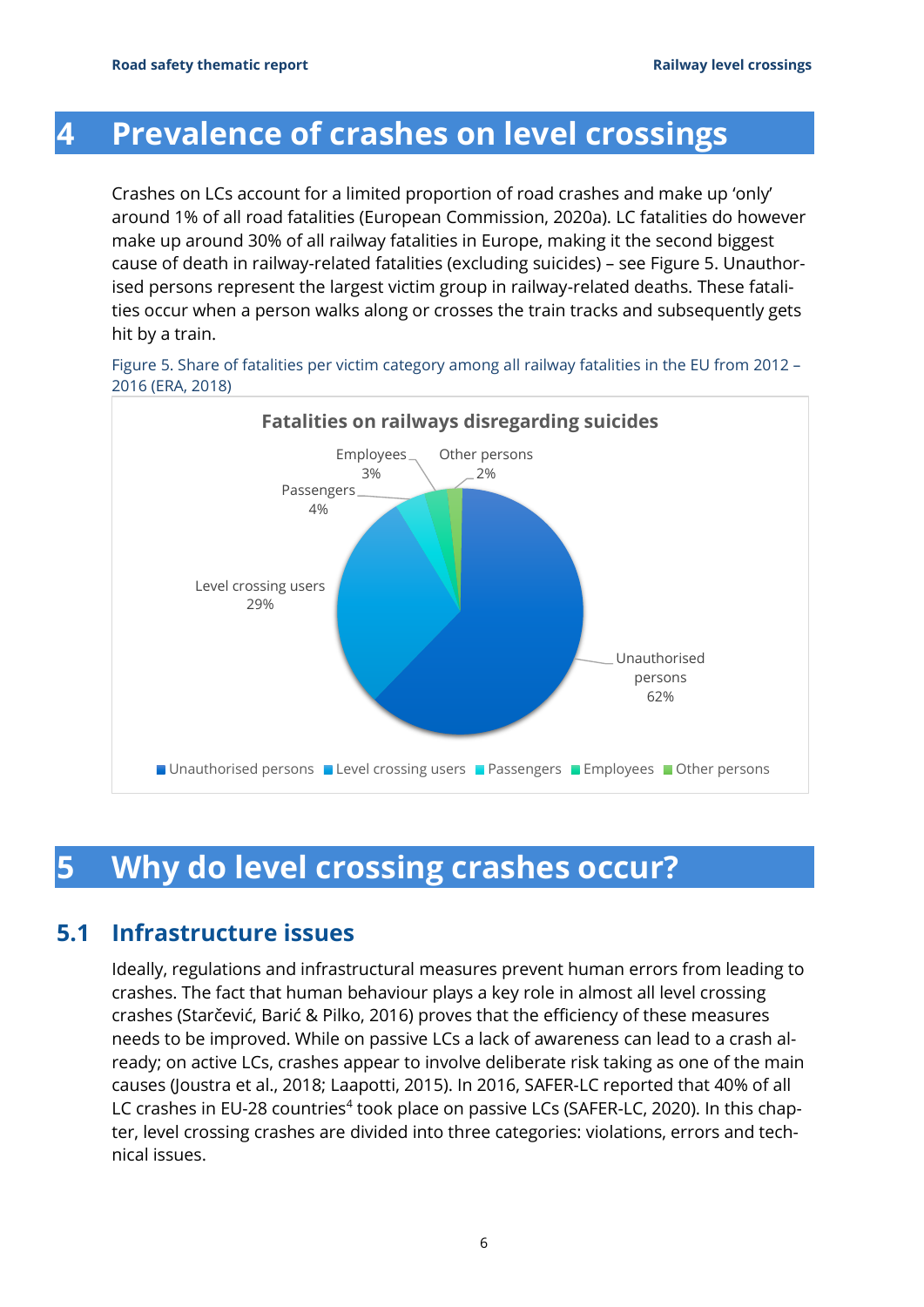### **5.2 Violations**

<span id="page-8-0"></span>Level crossing crashes can occur when road users violate traffic safety rules. Road users may for example try to pass under or by closed or closing barriers due to impatience. Grippenkoven, Giesemann & Dietsch (2012) found this to be the most prevalent violation. The number of these violations can be reduced by ensuring the LC does not stay closed for longer than 3 minutes (Larue, Blackman & Freeman, 2020). Especially LCs near stations tend to stay closed for longer, since the proximity of the train at the station prevents the barriers from opening. In other cases, road users cross shortly after the first train passes but before the warning lights/sounds are off, which can lead to second-train crashes (Joustra et al., 2018). A driver may also decide to enter the LC even though a traffic jam on the opposite side prevents the driver from immediately clearing the crossing. Lastly, drivers are sometimes not able to stop in time due to speeding (Joustra et al., 2018).

### **5.3 Errors**

<span id="page-8-2"></span><span id="page-8-1"></span>Level crossing crashes also occur when there are non-deliberate road user mistakes.

#### **5.3.1 Inattention of the road user**

Crashes often occur when a road user is inattentive or distracted (Joustra et al., 2018; Laapotti, 2015; Watson, Ali & Bayatti, 2020). This inattentiveness may be explained by the fact that drivers spend roughly 50% of their travel time engaging in distracting activities (SWOV, 2018). In some cases, inattentiveness results in road users failing to notice the warning lights and closing barriers, thereby ending up on the LC while the train approaches. Road users also sometimes mistakenly approach the LC on the wrong side of the road. If they do so at an LC that is equipped with halfway barriers, they are not confronted with barriers soon enough and end up on the pathway of the train. Research by Watson, Ali & Bayatti, (2020) showed that local drivers in rural areas do not recognise that the risk of rural passive crossings is high and they are often overconfident that the LC can be crossed safely. This causes them to be inattentive and not careful enough before crossing, thereby risking getting hit by the crossing train.

#### **5.3.2 Getting stuck on the pathway of the train**

<span id="page-8-3"></span>In some cases, road users are unable to clear the LC in time. Pedestrians may walk too slowly (e.g. with a rollator) or fall while crossing. As mentioned before, a driver might enter the pathway of the train even though there is a traffic jam on the opposite side. If a train then approaches, the barriers will close, trapping the driver on the LC. Large and heavy vehicles sometimes have trouble clearing the level crossing in time, especially if it is preceded or followed by a sharp turn. Failing to make the turn forces the driver to manoeuvre the vehicle into position while still on the LC (Joustra et al., 2018). These errors could have been prevented if the barriers would not be permitted to close when the LC is still occupied and no sharp turns preceded or followed the LC.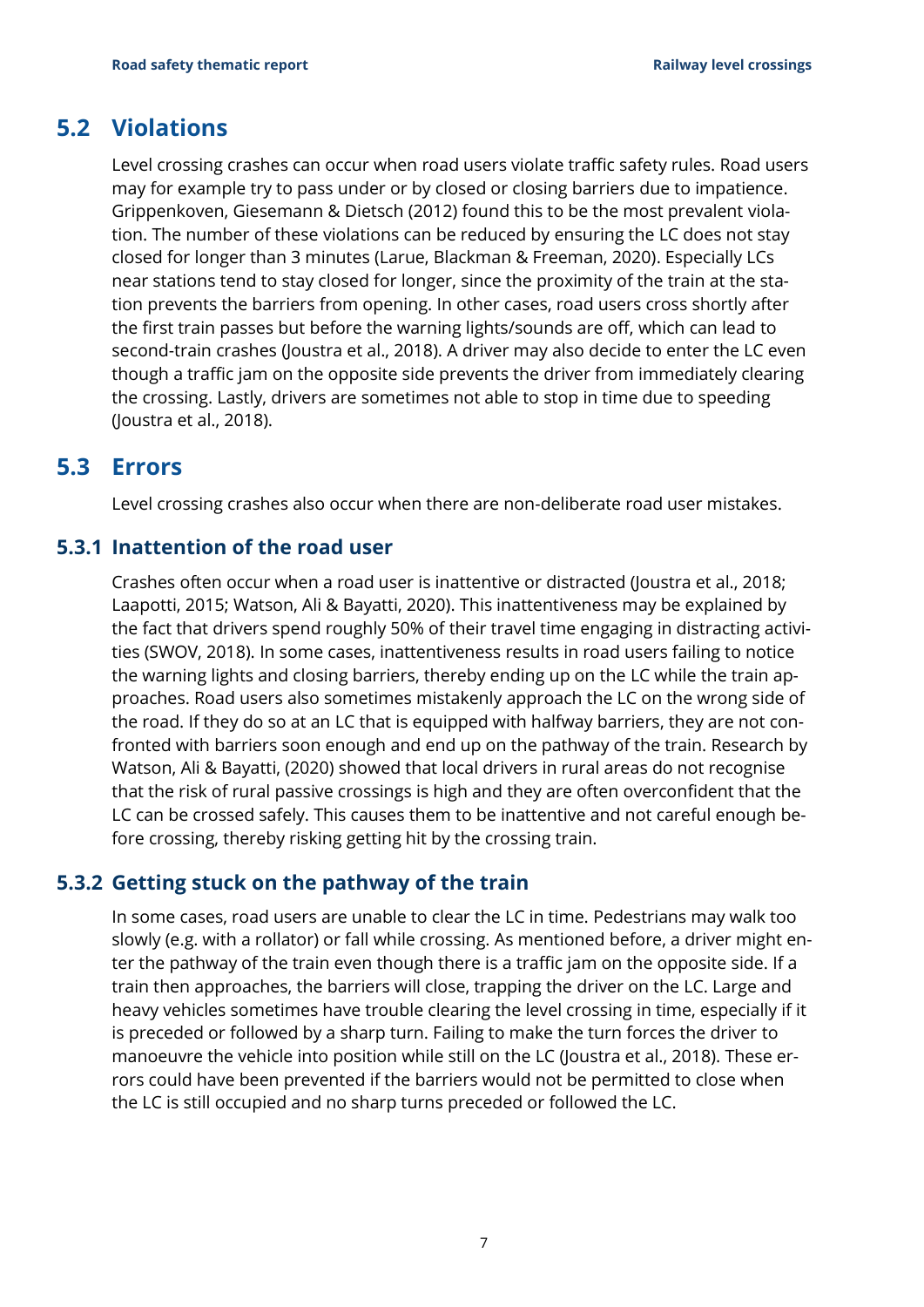#### **5.3.3 Not seeing or hearing the train**

<span id="page-9-0"></span>It is important that the road user can see and hear the train approaching to decide on the safest way to proceed. The view from the road on the railway track should therefore be clear of obstructions, as obstructed sighting lines are associated with train-vehicle crashes (Laapotti, 2015). This is of particular importance to passive level crossings as the road user, while judging if it is safe to cross, is not guided by warning lights and barriers. Also the maximum speed on roads connected to passive LCs is generally higher than on roads connected to active LCs, requiring a greater viewing distance (Laapotti, 2015).

If the train is spotted too late, this can lead to crashes, especially considering that drivers generally underestimate the speed of and distance to trains (Larue et al., 2018; Watson, Ali & Bayatti, 2020). Spotting or hearing the train approaching can also be more difficult due to weather conditions, the use of headphones, mobile phones and vehicle music systems (Watson, Ali & Bayatti, 2020). However, Joustra et al. (2018) also mention situations in which the driver was consciously looking but failed to see the train. The train might not have been conspicuous enough to the driver to distinguish it from its surroundings.

### <span id="page-9-1"></span>**5.4 Technical Issues**

Lastly, technical issues can cause LC crashes. These may include technical difficulties with the vehicle of the road user, the LC itself (technical failures are unlikely but not impossible) or the user-side/train protection. For example, a car may break down on the pathway of the train, preventing the driver from clearing the LC.

## <span id="page-9-2"></span>**6 Rules and legislation to prevent LC crashes**

The Directive on EU-wide rail safety aims to enhance and maintain railway safety across the EU. The European law defines common safety indicators<sup>3</sup> for railway safety which are, annualy, to be reported on by Member States<sup>4</sup> to the European Agency for Railways (ERA) (European Union, 2016). To this end, the Member States appoint a national safety authority and investigation body for railway crashes and incidents. Most indicators pertain to the number of victims caused by crashes with railway vehicles in motion. On the one hand, crashes are divided by type (e.g. level crossing crash or derailing crash) and on the other, by casualty type (e.g. level crossing user or employee). The reported indicators are compared to common safety targets using the common safety method; the targets are the minimal safety levels that have to be achieved by the EU and each member state (European Commission, 2009). ERA then assesses and reports on whether or not the targets have been met within the EU and in individual member states. ERA develops targets and common safety methods with the aim of obviating the need for national rules by developing a single European railway area. European law does not strictly dictate how the targets are to be met, rather the system aims to continuously improve

 $3$  EU Directive 2016/798

 $^4$  26 member states that have a railway plus Norway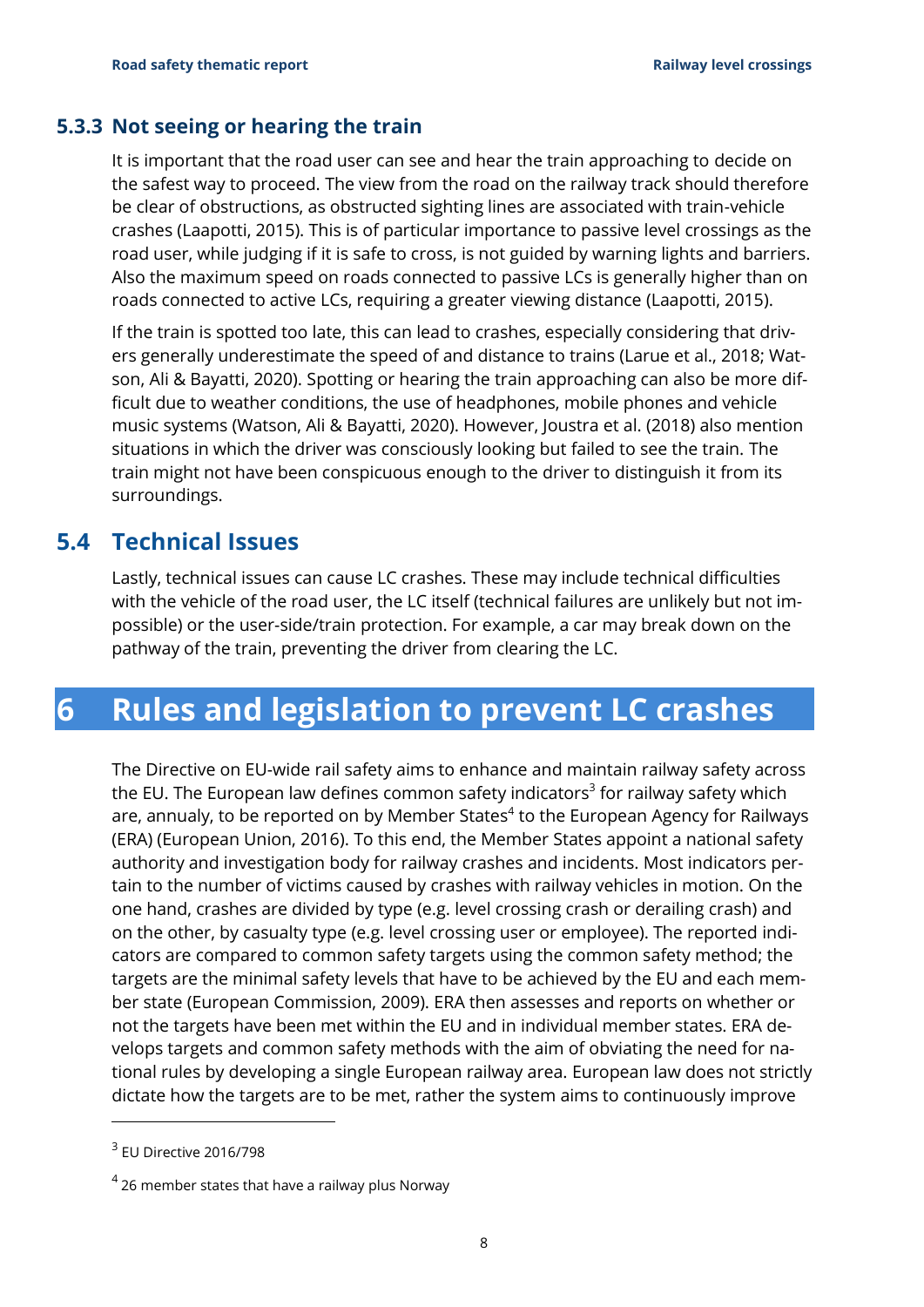<span id="page-10-0"></span>railway safety in general. In that sense, railway safety, and by inclusion LC safety, is governed more by guidelines than by strict regulation.

## **7 Countermeasures**

### **7.1 Regulation/enforcement**

<span id="page-10-1"></span>The influence of camera observation, police presence and educational campaigns on illegal crossing behaviours of pedestrians and cyclists was researched in Croatia by Starčević, Barić & Pilko (2016). They found that the combination of fining bad behaviour and having a police officer present at LCs eliminated illegal crossing almost entirely. It is however costly and therefore unpractical to have a police officer present at every LC. The research also showed promising results of combining educational measures (distributing folders about the dangers of LCs) and (visible) camera observation. This reduced the number of illegal crossings at LCs by almost 60%. Furthermore, red light running cameras reduce the number of road users that run a red light at LCs (Networkrail, 2020a; Nieuwsblad.be, 2017; NOS, 2018). Camera observation at level crossings increases both traffic safety and can also be cost-effective, as a single radar installation allows for a profit estimated at more than 2 million euros per year in terms of fine income (Aoun, El Koursi & Lemaire, 2010).

### **7.2 Education and information**

<span id="page-10-2"></span>The International Level Crossing Awareness Day (ILCAD) is an awareness campaign on level crossing safety launched in 2009 and led by the UIC, the international union of railways. The aim of the campaign is to change the behaviour of road users and pedestrians so that they act safely on LCs. Each year, one of the participating countries hosts the event and shares its projects on further increasing the safety of LCs and lowering the number of crashes (ILCAD, 2020).

There are also several national campaigns: examples are the 'Bossing the crossing' campaign in the UK, on raising awareness of the dangers of LCs for pedestrians (Networkrail, 2020b) and the 'Safe railroad level crossing' campaign in Poland on raising awareness of the dangers of level crossings and the significance of being cautious and complying with the traffic regulations (Bezpieczny przejard, 2020).

### **7.3 Infrastructure**

<span id="page-10-3"></span>As LCs represent a considerable risk for road users, closing unnecessary or unsafe LCs can increase road safety. Removing LCs is however expensive and therefore not always an option. Grade separation, which means building an over- or underpass that separates the road and rail traffic on different levels effectively removes the LC without restricting mobility in the area. If every LC were grade-separated, no level crossing crashes would take place. However building an over- or underpass again is very expensive and not always economically viable (Watson, Ali & Bayatti, 2020) or practically possible (e.g. in urban areas). Some countries choose to improve the safety of passive level crossings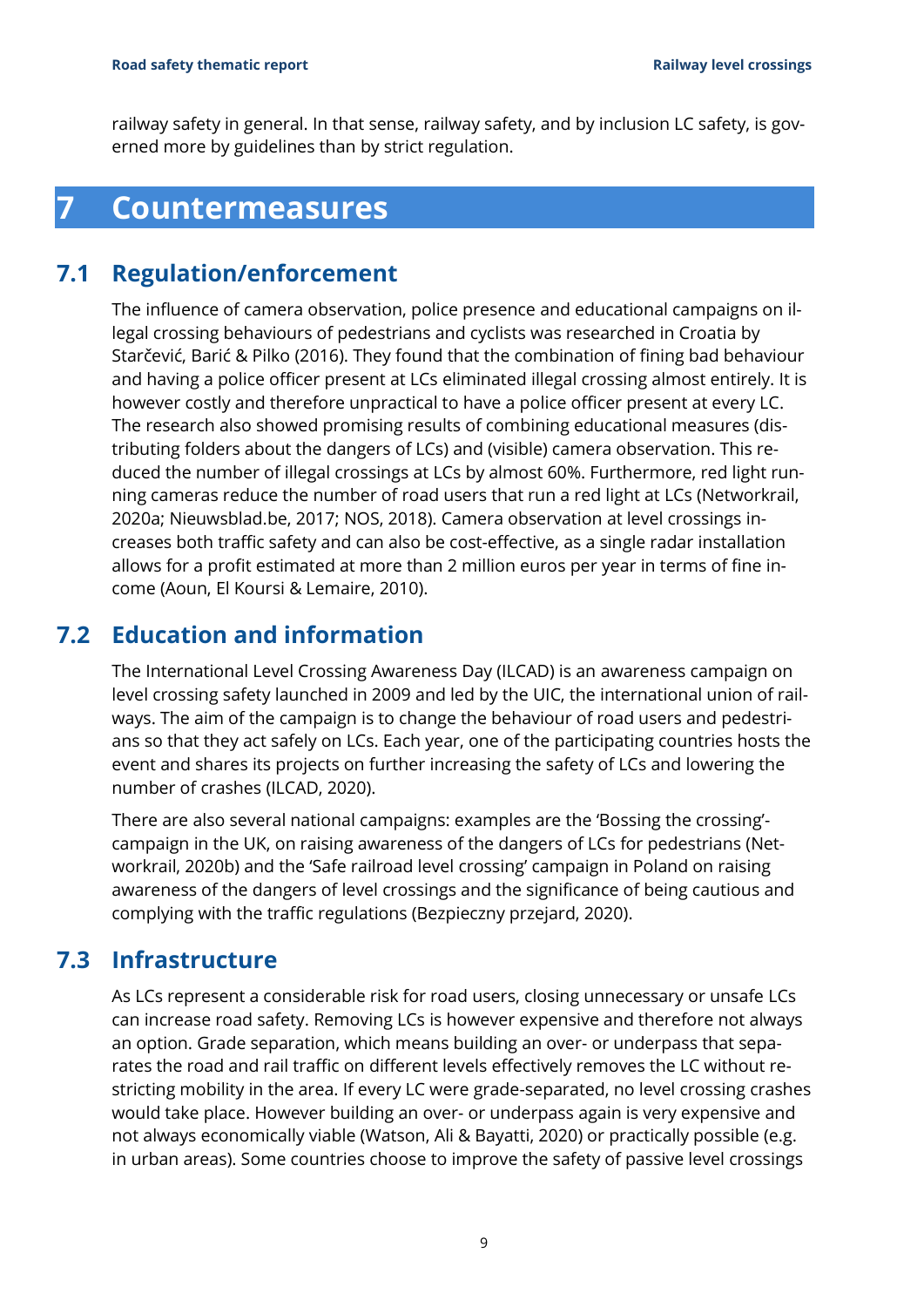by removing them altogether or by adding protection in the form of barriers and light/sound warnings, thereby changing them to active LCs (Joustra et al., 2018).

Kallberg & Silla (2017) analysed whether sound warning systems could reduce the number of illegal crossings at two sites in Finland where an illegal footpath crossed the railway tracks. The systems used infrared sensors that triggered a warning message once someone passed by. At these sites, trespassing was reduced by 18% and 44%. A similar system might prove valuable for preventing illegal crossings of LCs. Reducing closing times of LCs near stations by closing the LC only when the train is ready to leave, can reduce road user impatience and prevent risk-taking behaviour (Networkrail, 2016).

Figure 6. Blocking back-sign (VRT.be, 2019).



Informing road users about the dangers of LCs by adding signs can potentially prevent crashes. In a Belgian pilot, "blocking back" signs were added to LCs (see Figure 6). Blocking back occurs when road users do not have priority past the LC due to a roundabout or traffic lights. This can make road users queue up and eventually block the pathway of the train. The sign warns the road user not to enter the pathway of the train if the queue reaches the LC (Nieuwsblad.be, 2019).

Furthermore, the SAFER-LC project identified innovative LC safety measures and piloted the ones with the most potential at eight pilot test sites. Several measures were estimated to have a high safety potential, two of which specifically relate to road infrastructure.

The first measure added blinking lights to passive LCs. The blinking lights were positioned in the peripheral vision drivers, to the left and right of the LC. These lights activated when the road user approached the LC and supported the visual scanning of tracks for approaching trains at passive LCs. Safety potential calculations suggest this measure could prevent 2 - 8% of LC crashes. Assuming a high-effect scenario in which a 20% reduction in crashes is achieved, the benefit-cost ratio (BCR) is estimated to be 1.18, which is higher than 1, indicating that the investment would then be economically sound (SAFER-LC, 2020).

The second measure added an array of speed bumps (150, 100 and 50 meters) before a passive LC. The speed bumps were coupled with red flashing posts to increase effectiveness. This safety measure has the potential to prevent 2 - 8% of LC crashes (Nordic, 2020). The costs of this measure are low (<10,000 euro per LC), the BCR for this measure however was not calculated (SAFER-LC, 2020).

## <span id="page-11-0"></span>**7.4 Vehicle technology**

### **7.4.1 Cooperative Intelligent Transport Systems**

<span id="page-11-1"></span>Helping vehicles safely navigate railway crossings is a good example of cooperative intelligent transport services. This particular services is already harmonized by the C-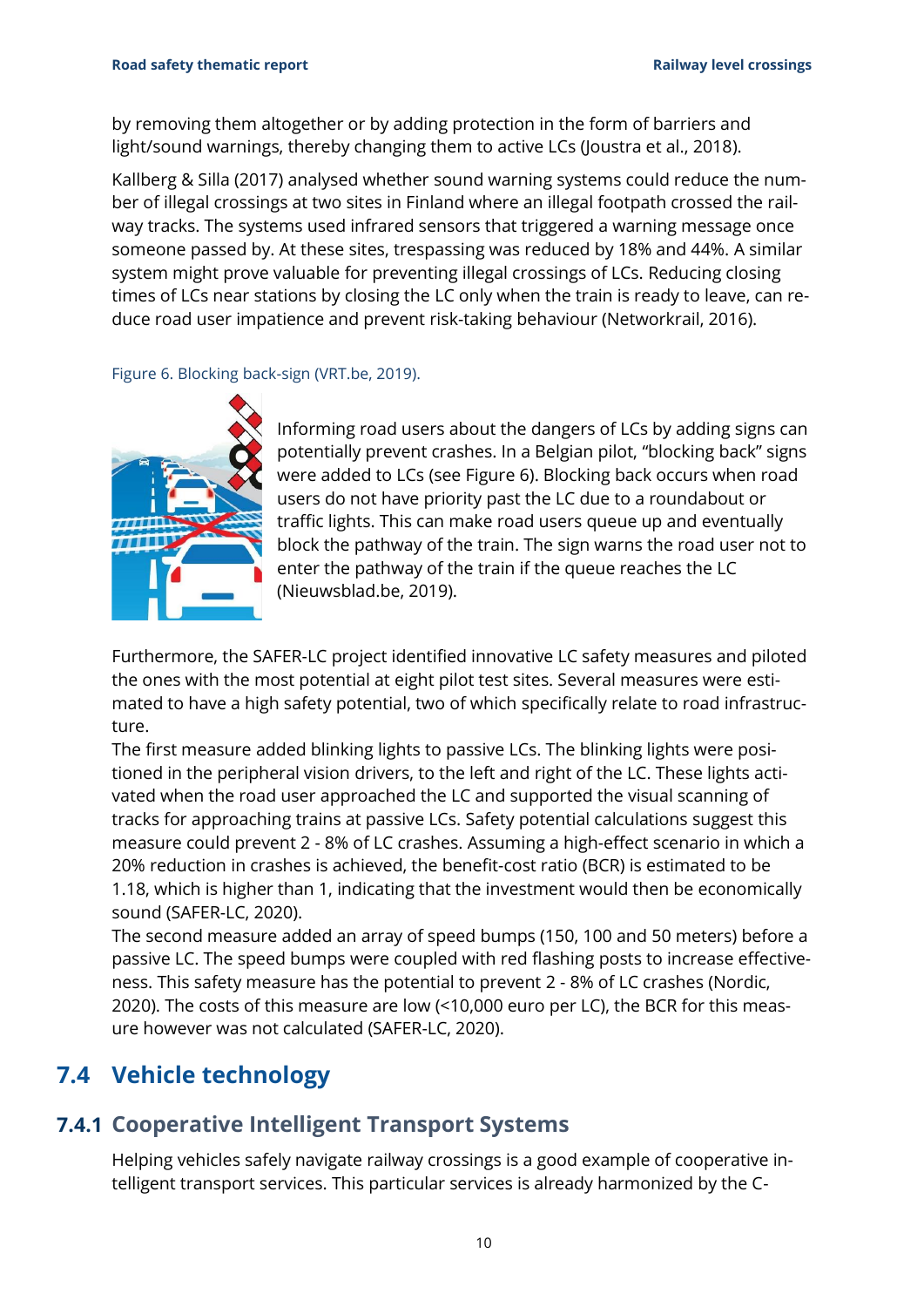ROADS platform and deployed in the Czech Republic, see [https://www.c-roads.eu/pi](https://www.c-roads.eu/pilots/core-members/czech-republic/Partner/project/show/c-roads-czech-republic.html)[lots/core-members/czech-republic/Partner/project/show/c-roads-czech-republic.html.](https://www.c-roads.eu/pilots/core-members/czech-republic/Partner/project/show/c-roads-czech-republic.html) Safety at LC can be increased by alerting drivers to upcoming LCs and incoming trains. Drivers receive a pop-up window and a short audio alert via an in-vehicle device when an LC is nearby. This window also alerts drivers when a train is estimated to pass the LC within one minute – see Figure 7. This measure potentially prevents 4-15% of LC crashes according to safety potential calculation within the SAFER-LC project (Nordic, 2020). BCR was calculated to be 1.11 indicating the investment would be sound (SAFER-LC, 2020).

Figure 7. Illustration of the static visual LC warning (left) and the dynamic LC warning when the train is expected to travel past the upcoming LC in 6 seconds (right) (Salanova et al., 2020; Nordic, 2020).





#### **7.4.2 Assistance systems for train drivers**

<span id="page-12-0"></span>Based on their research, Dent & Marinov (2017) propose a combination of thermal imaging and LIDAR (Light Detection And Ranging) to effectively detect obstacles (e.g. a car or pedestrian) on the LC after the barriers have closed. Once the obstacle is detected, train drivers are automatically alerted, thereby enabling them to brake immediately to avoid collision or to mitigate the consequences of a crash (Dent & Marinov, 2017). It is emphasized that this detection method works best with full barriers. Halfway barriers would still allow for zigzagging behaviour of road users, thereby increasing risk and also potential injury for train passengers due to heavy braking (Dent & Marinov, 2017). Another assistance system is ERTMS ("European Rail Traffic Management System"), which is the result of a large industrial EU project aimed at improving railway safety. ERTMS helps to integrate the safety measures around the level crossing within the regular exploitation of railways, by means of speed restrictions and signaling status, thus improving the safe use of the LC (European Commission, 2020b).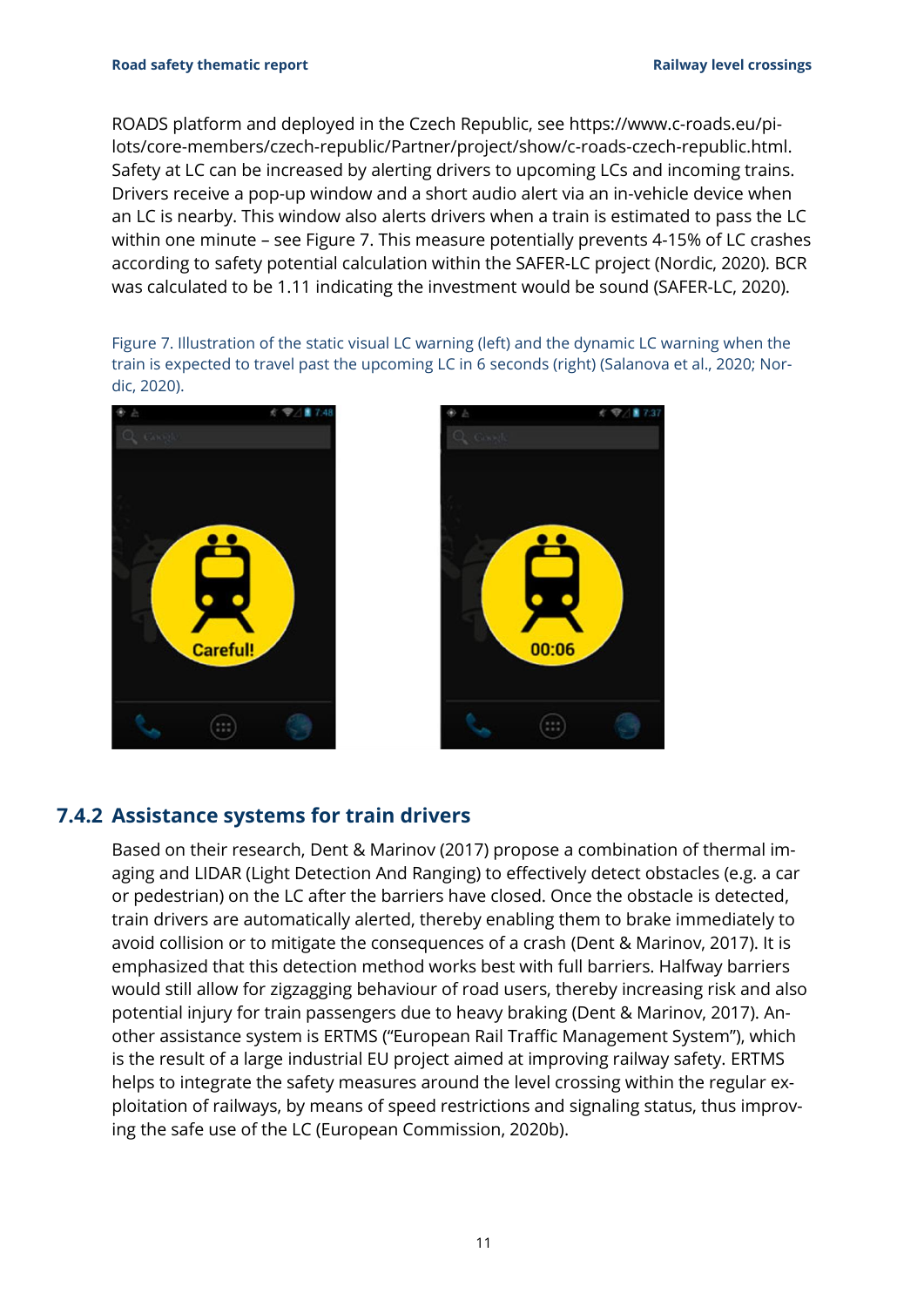#### **7.4.3 Visibility of trains**

<span id="page-13-0"></span>LC safety may also be further improved by increasing the visibility of trains with the help of additional blinking lights on the locomotive. These blinking lights activate when the train approaches an LC. This potentially prevents between 6 and 30% of LC crashes (Nordic, 2020). The BCR (benefit-cost ratio) was calculated to be 1.73 which shows the investment would be sound (SAFER-LC, 2020).

## <span id="page-13-1"></span>**8 Further reading**

- Freeman, J., & Rakotonirainy, A. (2015). Mistakes or deliberate violations? A study into the origins of rule breaking at pedestrian train crossings. Accident Analysis & Prevention, 77, 45-50.
- Larue, G. S., Blackman, R., & Freeman, J. (2018, August). *Impact of waiting times on risky driver behaviour at railway level crossings*. Congress of the International Ergonomics Association (pp. 62-69). Springer, Cham.
- Rudin-Brown, C. M., George, M. F. S., & Stuart, J. J. (2014). Human factors issues of accidents at passively controlled rural level crossings. Transportation research record, 2458(1), 96-103.

## <span id="page-13-2"></span>**9 References**

- Bezpieczny przejard, 2020. Safe rail-road level crossing campaign. Retrieved from <https://www.bezpieczny-przejazd.pl/en/about-campain/about-the-campaign/>
- Dent, M., & Marinov, M. (2019). Introducing automated obstacle detection to British level crossings. Sustainable Rail Transport, 37-80. Springer, Cham.
- ERA, 2020. Report on Railway Safety and Interoperability in the EU 2020. European Union Agency for Railways, Luxembourg.
- Aoun, R. B., El Koursi, E. M., & Lemaire, E. (2010). The cost benefit analysis of level crossing safety measures. WIT Transactions on The Built Environment, 114, 851-862.
- European Commission, 2020. Level crossings. Retrieved from [https://ec.eu](https://ec.europa.eu/transport/road_safety/topics/infrastructure/level_crossing_en)[ropa.eu/transport/road\\_safety/topics/infrastructure/level\\_crossing\\_en](https://ec.europa.eu/transport/road_safety/topics/infrastructure/level_crossing_en)
- European Commission, 2020b. ERTMS. Retrieved from [https://ec.eu](https://ec.europa.eu/transport/modes/rail/ertms_en)[ropa.eu/transport/modes/rail/ertms\\_en](https://ec.europa.eu/transport/modes/rail/ertms_en)
- European Union (2016). Directive (EU) 2016/798 of the European Parliament and of the Council of 11 May 2016 on railway safety. OJ L 138, p. 102-149.
- Eurostat (2020). Rail accident victims by type of accident (ERA data). Retrieved from [https://ec.europa.eu/eurostat/databrowser/view/TRAN\\_SF\\_RAILVI\\_\\_cus](https://ec.europa.eu/eurostat/databrowser/view/TRAN_SF_RAILVI__custom_134606/default/table?lang=en)[tom\\_134606/default/table?lang=en](https://ec.europa.eu/eurostat/databrowser/view/TRAN_SF_RAILVI__custom_134606/default/table?lang=en)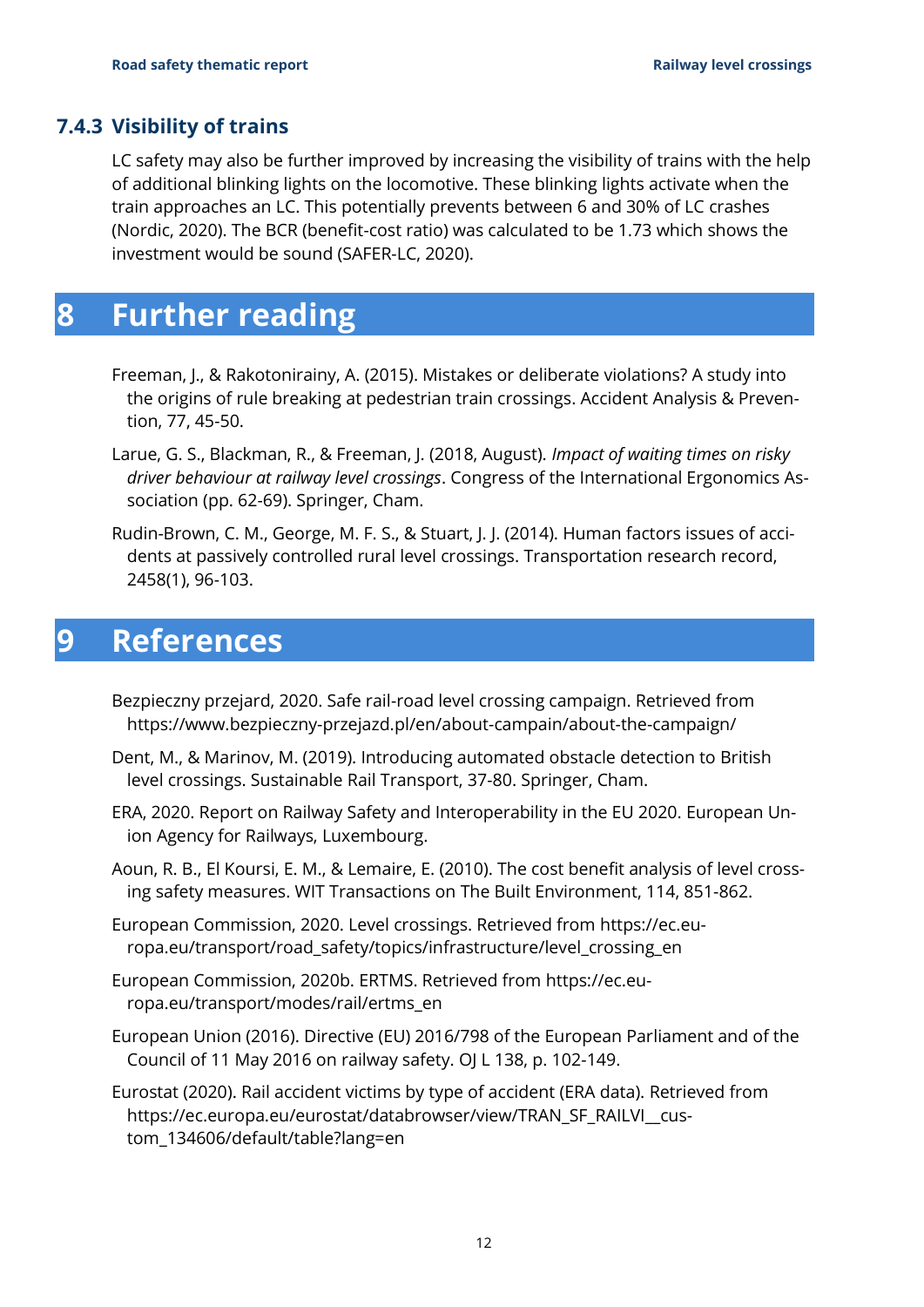- Grippenkoven, J., Giesemann, S., & Dietsch, S. (2012). The Role of Human Error in Accidents on German Half-Barrier Level Crossings.
- ILCAD (2020). About ILCAD. Retrieved from<https://ilcad.org/ilcad/article/about>
- ILT (2018). Veiligheid op het spoor. Jaarverslag Spoorveiligheid 2017. Inspectie Leefomgeving en Transport, Ministerie van Infrastructuur en Waterstaat, Den Haag.
- Joustra, T.H.J., Muller, E.R., Van Asselt, M.B.A. & Verheij, C.A.J.F. (2018). Overwegveiligheid: een risicovolle kruising van belangen. Onderzoeksraad voor Veiligheid, Den Haag.
- Kallberg, V. P., & Silla, A. (2017). Prevention of railway trespassing by automatic sound warning - a pilot study. Traffic injury prevention, 18(3), 330-335.
- Laapotti, S. (2015). Comparison of fatal motor vehicle accidents at passive and active railway level crossings in Finland. IATSS research, 40(1), 1-6.
- Larue, G. S., Blackman, R. A., & Freeman, J. (2020). Frustration at congested railway level crossings: How long before extended closures result in risky behaviours?. Applied ergonomics, 82, 102943.
- Larue, G. S., Filtness, A. J., Wood, J. M., Demmel, S., Watling, C. N., Naweed, A., & Rakotonirainy, A. (2018). Is it safe to cross? Identification of trains and their approach speed at level crossings. Safety science, 103, 33-42.
- Networkrail, 2016. New signal gives green light for reduced waiting times at Oulton Broad North level crossing. Retrieved from: [https://www.networkrailmediacen](https://www.networkrailmediacentre.co.uk/news/new-signal-gives-green-light-for-reduced-waiting-times-at-oulton-broad-north-level-crossing)[tre.co.uk/news/new-signal-gives-green-light-for-reduced-waiting-times-at-oulton](https://www.networkrailmediacentre.co.uk/news/new-signal-gives-green-light-for-reduced-waiting-times-at-oulton-broad-north-level-crossing)[broad-north-level-crossing](https://www.networkrailmediacentre.co.uk/news/new-signal-gives-green-light-for-reduced-waiting-times-at-oulton-broad-north-level-crossing)
- Networkrail, 2020a. Level crossing cameras installed to catch motorists who endanger lives on the railway. Retrieved from [https://www.networkrail.co.uk/news/level-cross](https://www.networkrail.co.uk/news/level-crossing-cameras-installed-to-catch-motorists-who-endanger-lives-on-the-railway-2/)[ing-cameras-installed-to-catch-motorists-who-endanger-lives-on-the-railway-2/](https://www.networkrail.co.uk/news/level-crossing-cameras-installed-to-catch-motorists-who-endanger-lives-on-the-railway-2/)
- Networkrail, 2020b. Bossing the crossing. Retrieved from [https://www.net](https://www.networkrail.co.uk/communities/safety-in-the-community/railway-safety-campaigns/bossing-the-crossing-our-pedestrian-safety-campaign/)[workrail.co.uk/communities/safety-in-the-community/railway-safety-campaigns/boss](https://www.networkrail.co.uk/communities/safety-in-the-community/railway-safety-campaigns/bossing-the-crossing-our-pedestrian-safety-campaign/)[ing-the-crossing-our-pedestrian-safety-campaign/](https://www.networkrail.co.uk/communities/safety-in-the-community/railway-safety-campaigns/bossing-the-crossing-our-pedestrian-safety-campaign/)
- Nieuwsblad.be, 2017. Flitspaal aan spooroverweg omdat sensibiliseren niet helpt. Retrieved from: [https://www.nieuwsblad.be/cnt/dmf20170123\\_02691327](https://www.nieuwsblad.be/cnt/dmf20170123_02691327)
- Nieuwsblad.be, 2019. Nieuw verkeersbord tegen ongevallen aan spoorwegovergang. Retrieved from: [https://www.nieuwsblad.be/cnt/dmf20191122\\_04731034](https://www.nieuwsblad.be/cnt/dmf20191122_04731034)
- Nordic, 2020. Innovative solutions to improve level crossing safety. Retrieved from <https://nordicroads.com/innovative-solutions-improve-level-crossing-safety/>
- NOS, 2018. Flitskasten success bij spoorwegovergang Hilversum. Retrieved from [https://nos.nl/artikel/2255609-flitskasten-succes-bij-spoorwegovergang-hilver](https://nos.nl/artikel/2255609-flitskasten-succes-bij-spoorwegovergang-hilversum.html)[sum.html](https://nos.nl/artikel/2255609-flitskasten-succes-bij-spoorwegovergang-hilversum.html)
- SAFER-LC, 2020. SAFER-LC project: lessons learnt. Retrieved from [https://safer](https://safer-lc.eu/IMG/pdf/20200421-safer-lc-brochure.pdf)[lc.eu/IMG/pdf/20200421-safer-lc-brochure.pdf](https://safer-lc.eu/IMG/pdf/20200421-safer-lc-brochure.pdf)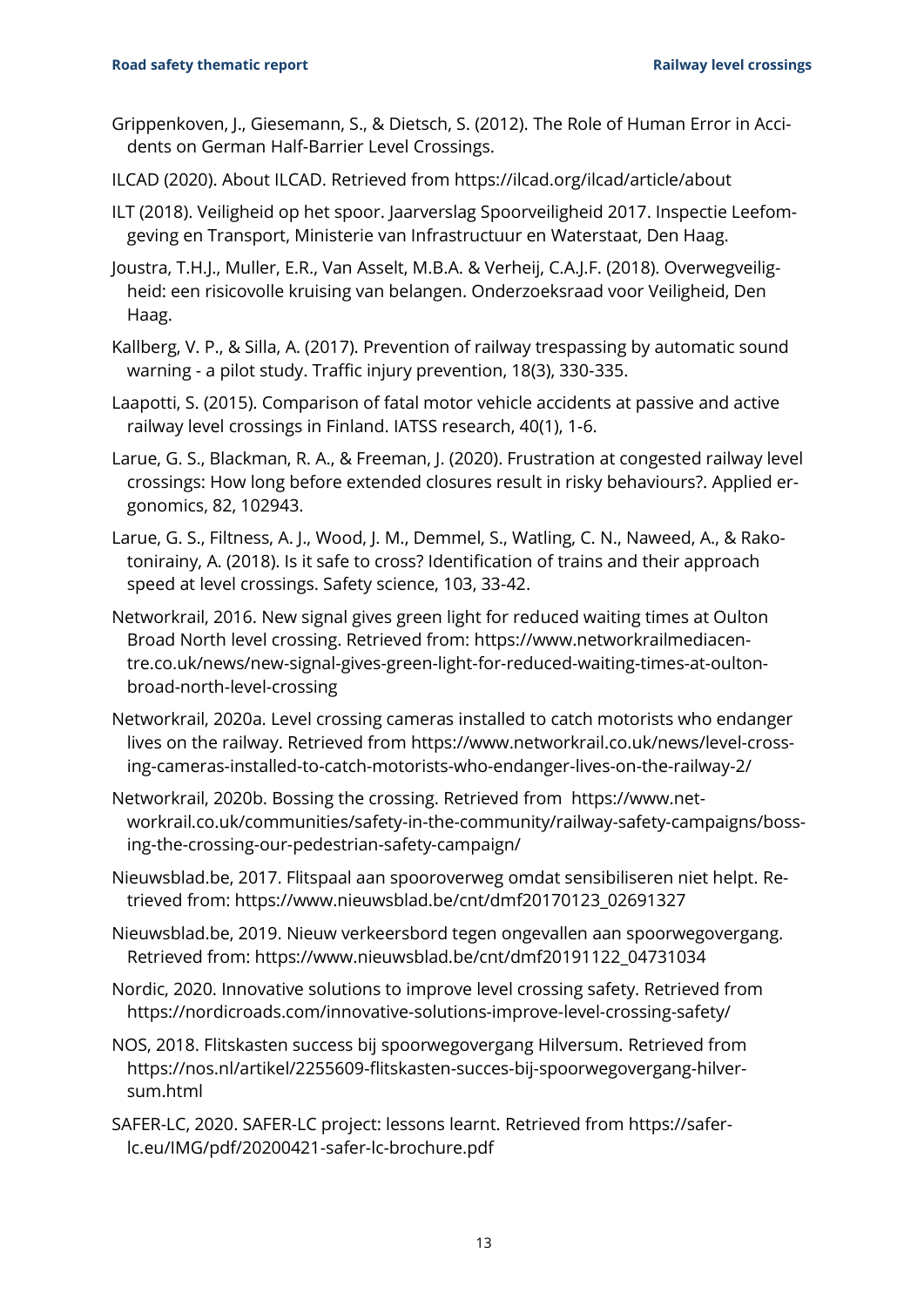- Salanova J.M., Boufidis N., Aifadopoulou G., Tzenos P. & Tolikas A. 2020. Multimodal Cooperative ITS Safety System at Level-Crossings. The 23rd IEEE International Conference on Intelligent Transportation Systems, Rhodes, Greece, September 20–23.
- Starčević, M., Barić, D., & Pilko, H. (2016, January). Safety at Level Crossings: Comparative Analysis. In 4th International Conference on Road and Rail Infrastructure-CETRA.
- SWOV (2018). Afleiding in het verkeer. SWOV-Factsheet, juli 2018. SWOV, Den Haag
- VRT.be (2019). Nieuw verkeersbord waarschuwt voor het blokkeren van een spooroverweg. Retrieved from: [https://www.vrt.be/vrtnws/nl/2019/11/23/nieuw-verkeersbord](https://www.vrt.be/vrtnws/nl/2019/11/23/nieuw-verkeersbord-waarschuwt-voor-het-blokkeren-van-een-spoorov/)[waarschuwt-voor-het-blokkeren-van-een-spoorov/](https://www.vrt.be/vrtnws/nl/2019/11/23/nieuw-verkeersbord-waarschuwt-voor-het-blokkeren-van-een-spoorov/)
- Watson, I., Ali, A., & Bayyati, A. (2020). Investigation of factors influencing the efficiency of railways in terms of safety at level crossings. Computers in Railways XVII: Railway Engineering Design and Operation, 199, 139.